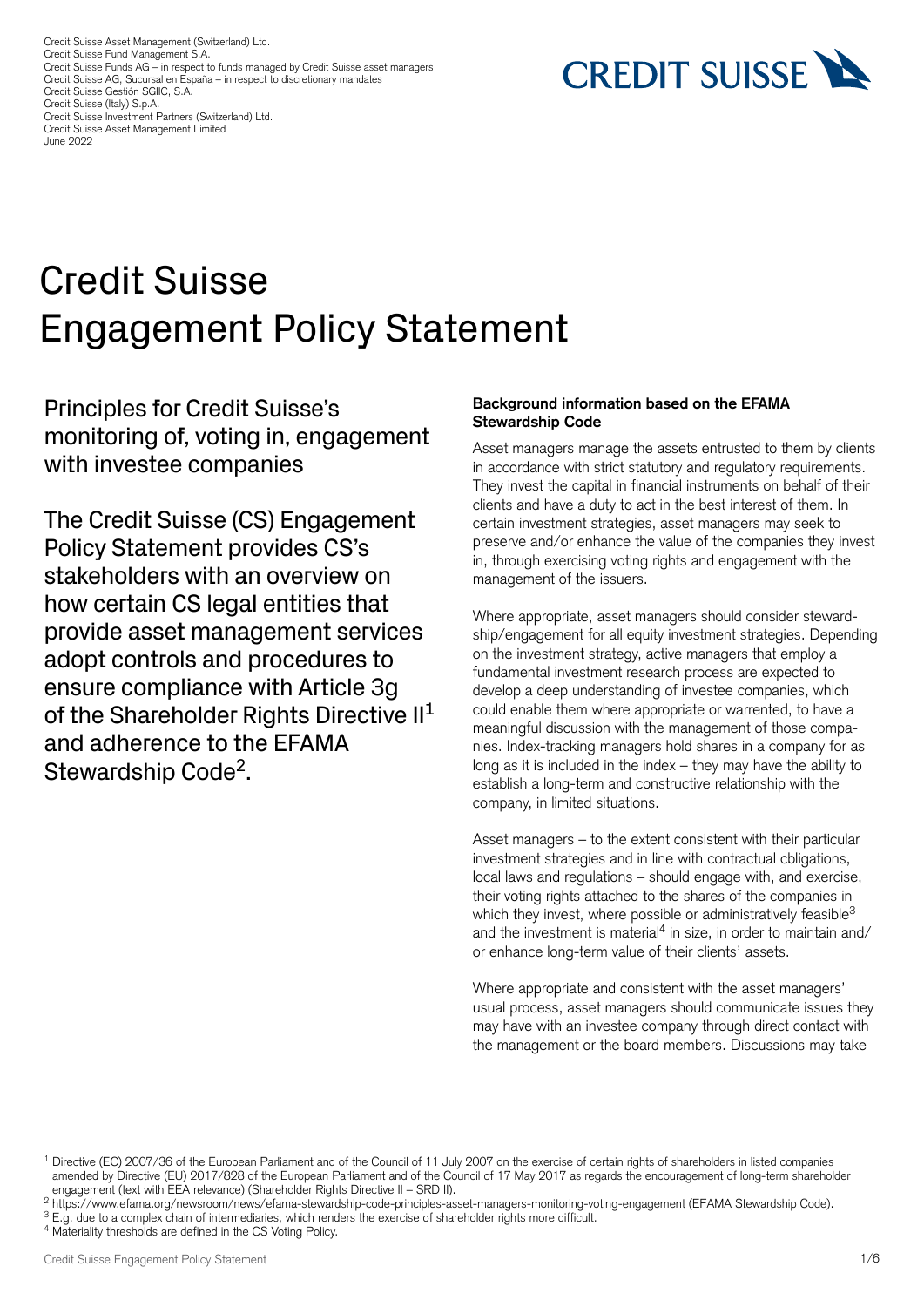place on: business strategy and its execution; risk management; environmental and social concerns; corporate governance issues such as board composition and the election of independent directors, together with executive remuneration; compliance; culture and ethics; as well as performance and capital structure.

 exceptional cases – without prior dialog, it may elect to vote According to the CS Voting Policy, when CS is unable to resolve important matters that it believes are in the best interest of the shareholders of the investee company through dialogue or  $-$  in against the proposed company resolution at a general meeting, or sell its holding in the company. Material environmental and social matters should also be evaluated as appropriate in the investment analysis and decision-making process.

Engagement by fundamentally driven strategies and index-tracking strategies differs from the approach taken by activist investors, who purchase large numbers of shares in a company and may try to obtain seats on the company's board with the goal of effecting a major change in the company.

#### **Scope**

The CS Engagement Policy Statement applies to the CS entities explicitly listed in the header of the first page of this document, which invest in equities of companies domiciled in the European Economic Area (EEA) and are listed on a recognized trading venue in the EEA. Local regulations of an investment structure's domicile (e.g. VegüV for Swiss fund structures) precede.

#### **Effective date**

The CS Engagement Policy Statement is effective as of June 10, 2019, to the extent required by law.

### **Further references**

Credit Suisse's global statements on

- $\blacksquare$  Corporate Responsibility<sup>5</sup>
- Corporate Governance<sup>6</sup>
- $\blacksquare$  Credit Suisse Statement on Sustainability<sup>7</sup>

should be read in conjunction with the CS Engagement Policy Statement to obtain a holistic overview of its approach.

5 <https://www.credit-suisse.com/corporate/en/responsibility.html>

6 <https://www.credit-suisse.com/about-us/en/our-company/our-governance.html>

7 <https://www.credit-suisse.com/media/assets/corporate/docs/about-us/responsibility/banking/sustainability-statement-en.pdf>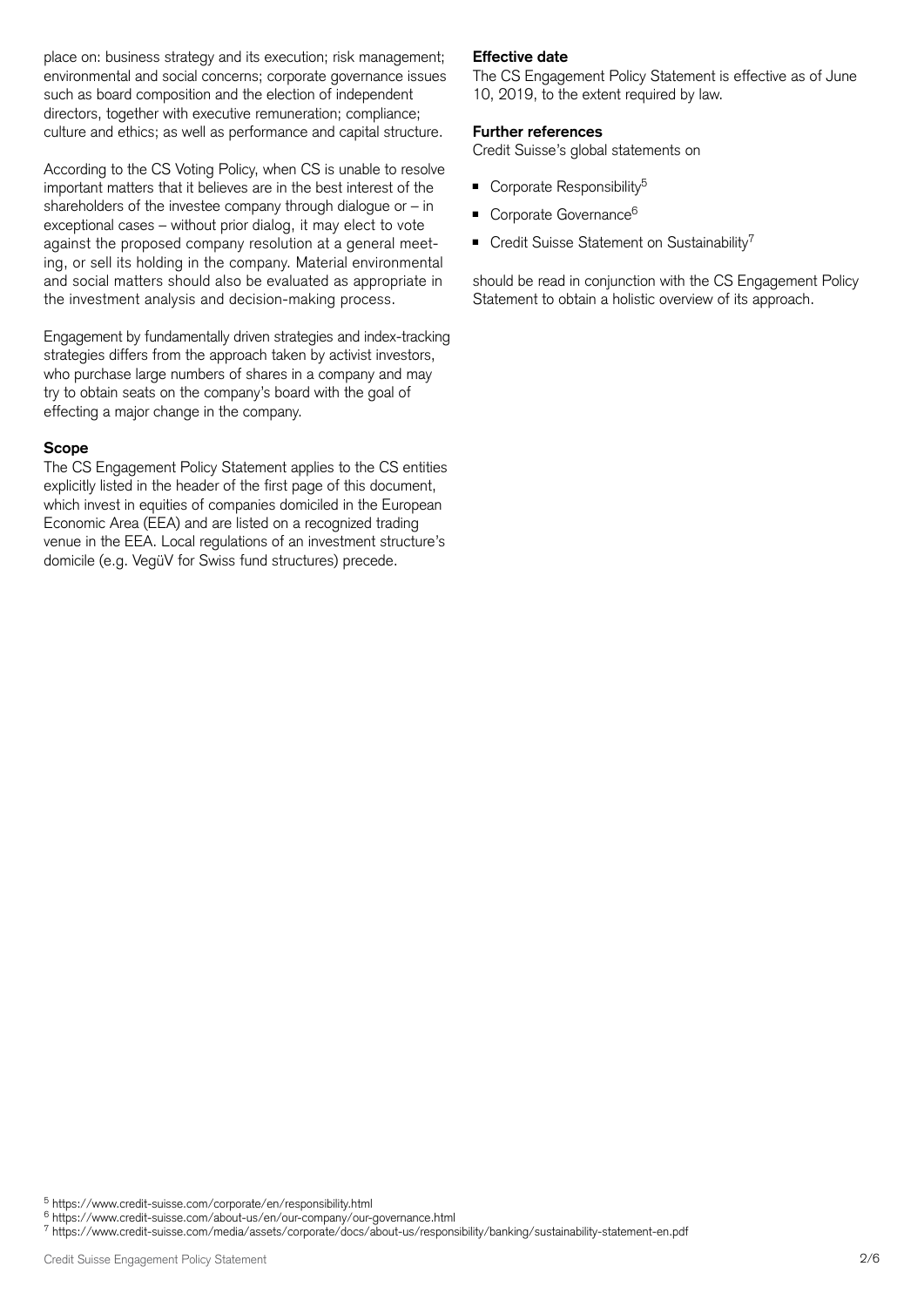# Principles of the CS Engagement **CALC Engagement Principles of the CS Engagement** Policy Statement **Policy** Statement

CS adheres to the engagement principles below, as set out in the EFAMA Stewardship Code.

#### **PRINCIPLE 1: Asset managers should have an engagement policy available to the public on whether, and if so how, they exercise their stewardship responsibilities. Where asset managers decide not to develop an engagement policy, they should give a clear and reasoned explanation as to why this is the case.**

CS actively considers its obligation of ownership and stewardship on behalf of its clients and has published the Engagement Policy Statement to the extent applicable.

#### **Integration of engagement in CS investment strategy**

CS's investment philosophy is focused on meeting its clients' investment goals.

Where appropriate, CS strives to consider ESG factors in the investment process of investment strategies offered. The engagement framework may vary considerably as it depends on various factors such as

- whether the investment strategy is following a sustainable investment approach,
- whether any sustainability data are available for the investee companies,
- clients' investment instructions regarding sustainability,
- ESG component of the reference index for index-replicating portfolios,
- ESG consideration of the instrument universe of a portfolio with a quantitative trading strategy.

#### **Monitoring of and dialog with investee companies (see also Principle 2)**

 and engaging with investee companies. While not an exhaustive Among others, CS may monitor investment exposure in its investee companies through meetings with the Board of Directors, executive management members and/or investor relations teams of the respective investee company. Due to the scale and diversity of the investment strategies offered by CS, individual investment teams may employ different styles and strategies when monitoring list, factors that may be taken into consideration, where appropriate, include

- business strategy and its execution,
- risk management,
- $\blacksquare$  environmental and social concerns<sup>8</sup>.
- corporate governance issues such as board composition, the election of independent directors, and executive remuneration and its structuring,
- 
- 

Other monitoring activities may include reviewing CS's positions in investee companies during regular investment meetings.

## **Management of conflicts of interest9**

CS as a global asset manager is aware that conflicts of interest may arise when assessing whether and how to engage with companies. CS has policies in place to define limitations, disclosures and approval of activities that may cause potential conflicts of interest. A defined conflict management process is in place to address potential and actual conflicts of interest.

## **Handling of inside information**

CS investment teams may receive inside information (material non-public information). If an investment team member gains access to such information, internal control functions will be informed immediately. The insider will be informed about his or her responsibilities, and details will be recorded in dedicated repositories. Internal control functions have implemented a robust trade surveillance framework to reasonably ensure employees are not trading on material non-public or confidential information.

#### **Approach to stock lending**

Where appropriate, a collective investment scheme may enter into a securities lending agreement for the purpose of generating additional income. Securities lending transactions entail a transfer of ownership of the relevant securities to the borrower, where the lender may not exercise voting rights while the securities are on loan. In order to exercise voting rights, before annual general meetings (AGMs) CS may recall stocks loaned from managed portfolios if the investment meets defined materiality thresholds and/or where CS deems the matters that are being voted on are relevant to our ESG framework.

Currently, CS does not borrow any shares in order to increase voting power by gathering additional voting rights.

#### **Escalation strategy (see also [principle 3](#page-3-0))**

CS's approach will be decided on a case-by-case basis following internal discussions at CS. Any action taken by CS would primarily be directed at the investee company's investor relations department to obtain further information on an issue. If a resolution cannot be agreed upon, investor teams may engage with the management bodies of the investee companies directly.

#### **Collective engagement (see also [principle 4](#page-3-1))**

Primarily, CS prefers to express its own views individually to companies. However, where appropriate, CS may seek to collaborate formally with other significant shareholders or investor groups.

<sup>8</sup> Credit Suisse Asset Management (CSAM) has developed an ESG policy in order to cover ESG-related topics. Within CSAM, an ESG team supports portfolio managers in their investment decisions and relationship managers in client interactions, and they are esponsible for active ownership (e.g. coordination of the exercise of voting rights).

<sup>9</sup> In case of Credit Suisse AG Sucursal en España, it would also apply point 6 of Credit Suisse Gestión, SGIIC, S.A. Voting Policy, which can be consulted under the following link:<https://www.credit-suisse.com/es/es/private-banking/services/management.html>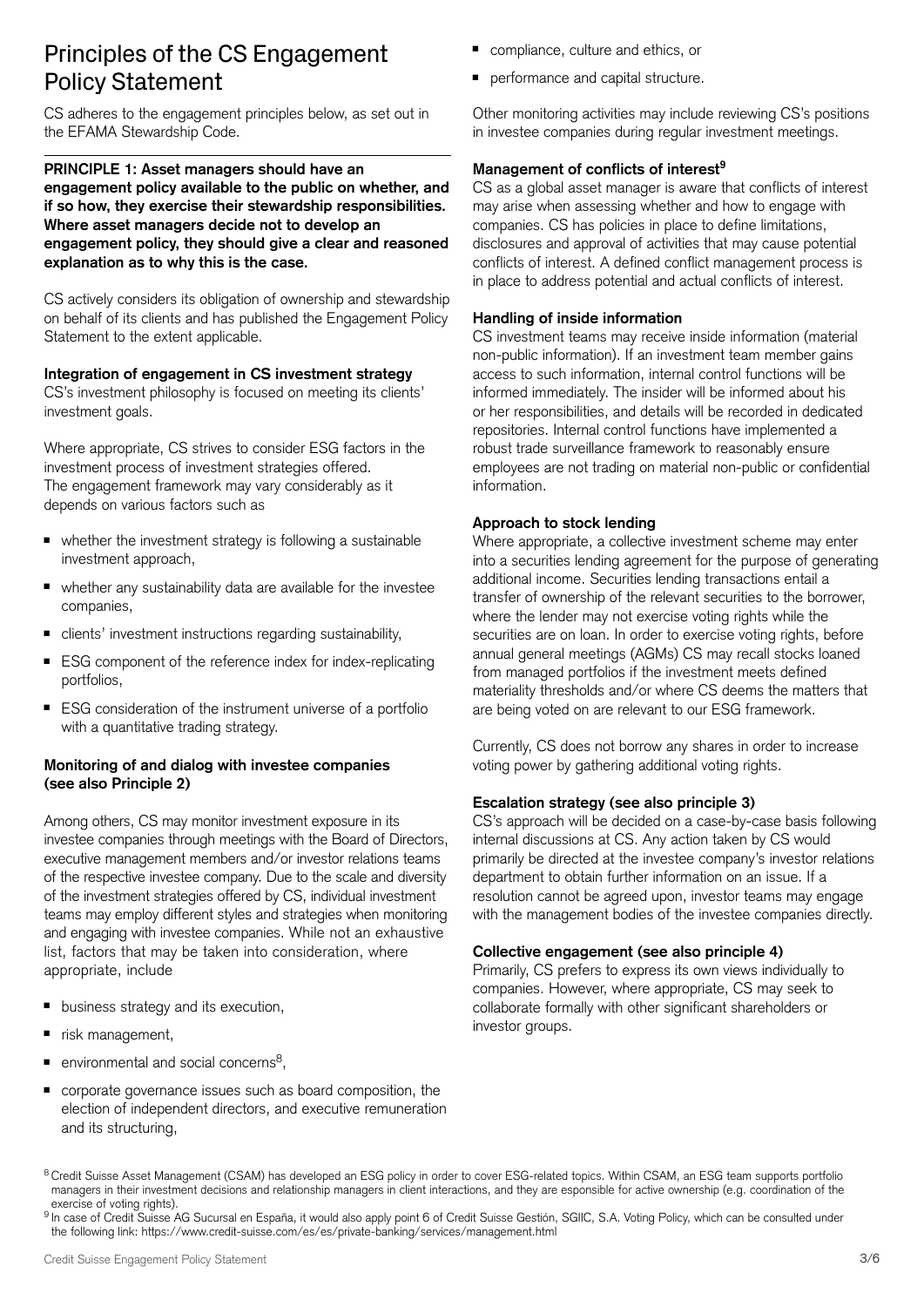### **Exercise of voting rights (see also [principle 5\)](#page-3-2)10**

CS typically exercises its voting rights for material equity positions held in collective investment schemes. For separately managed accounts (mandates) where CS has discretionary authority, CS generally does not incorporate voting rights in the Investment Management Agreement which governs the services provided by CS. To the extent that CS has been granted discretionary voting authority by its client, CS will follow the same principles adopted by the collective investment schemes and act in accordance with the general CS Voting Policy.

CS will typically utilize the services of external proxy voting and advisory services organizations to facilitate the voting of proxies.

#### **PRINCIPLE 2: Asset managers should monitor their investee companies in accordance with their engagement policy.**

CS may actively monitor investee companies. Topics may include issues with regard to company strategy, ongoing performance, operational and corporate governance issues, as well as environmental and social factors. CS may have discussions with company officials, where appropriate.

#### <span id="page-3-0"></span>**PRINCIPLE 3: Asset managers should establish clear guidelines on when and how they will escalate engagement with investee companies to protect and enhance value of their clients' investments.**

Instances when CS may decide to become engaged include situations when CS has concerns about the following: the company's business strategy and its execution; risk management; environmental and social concerns; corporate governance issues such as board composition and the election of independent directors, together with executive remuneration and its structuring; compliance, culture and ethics; performance and capital structure.

In addition to regular dialog with officials at investee companies, CS has adopted the protocols applicable to the following scenarios, including but not limited to

- meetings with members of the Board of Directors,
- voting against the company at its AGM.

For actively managed strategies, divestment from or reduction of holding in investee companies might be an appropriate measure in certain situations; however, for passively (i.e. index) or quantitatively oriented strategies, it may not be possible to divest from investee companies, or only to a limited extent.

#### <span id="page-3-1"></span>**PRINCIPLE 4: Asset managers should consider acting with other investors, where appropriate, having due regard to applicable rules on acting in concert.**

CS generally prefers to engage in dialog with its investee companies directly; however, it may collaborate, where appropriate, with other shareholders where such actions are deemed to be in the best interest of its clients and when not in violation of anti-trust or any other laws or CS policies, and where there are no conflicts of interest that could result in legal, regulatory or reputational risks to CS. CS envisages adopting a collaborative stance in case the size of a CS position in a company when viewed on a standalone basis is insufficient to exert influence when it comes to voting on critical company ESG issues.

In principle, collaboration takes place via dedicated formal meetings and includes other institutional investors. Besides formal meetings, collaboration can be maintained by participating in informal meetings with other investors (e.g. investor networks, conference calls, analyst events).

#### <span id="page-3-2"></span>**PRINCIPLE 5: Asset managers should exercise their voting rights in a considered way.**

CS considers the exercise of voting rights a key element in bearing stewardship responsibilities for client's assets. Voting serves CS in the escalation of issues and the expression of concerns and opinions. CS ensures effective and efficient voting processes and controls by focusing on investments that are material in the aggregate for the portfolio it oversees.

#### **Approach for exercise of voting rights**

Due to the scale and diversity of CS's investment strategies, investment teams may employ different styles and strategies when exercising voting rights. CS has developed a Proxy voting approach and policy summary, which describes threshold criteria for significant holdings as well as general criteria for voting for or against routine matters. However, CS businesses in different jurisdictions may vary in their approach to voting as each investment team must adhere to their fiduciary duty to act in the best interest of their clients and the assets they are overseeing.

■ Collective investment schemes (CIS)

CS management companies may choose to adopt and implement the CS Voting Policy on behalf of the CIS they launch and control or they may delegate the responsibility to the investment manager/advisor that must vote in accordance with the CS Voting Policy.

CS investment managers will accept mandates by a thirdparty CIS or management company to exercise voting rights only if CS is allowed to apply the CS Voting Policy.

CS generally does not consider specific voting instructions from individual investors in CIS (exceptional cases may apply).

■ Discretionary mandates<sup>10</sup> Clients are usually informed by their EU and non-EU custodians about AGMs, which are required in accordance with the SRD II to facilitate the exercise of shareholder rights.

For discretionary mandate clients, CS generally does not incorporate voting rights in the Investment Management Agreement which governs the servies provided by  $CS<sup>11</sup>$ . To the extent that CS has been granted voting authority, CS will apply the CS Voting Policy. In general, CS does not accept voting instructions from the client for specific investee companies or specific agenda points.

<sup>&</sup>lt;sup>10</sup> In case of clients who have signed a discretionary portfolio management contract with Credit Suisse AG Sucursal en España, it should be noted that this entity has delegated the management of such portfolios to Credit Suisse Gestión, SGIIC, S.A., so this last entity will exercise the voting rights inherent to the securities of said portfolios, only when said clients have exceptionally and expressly delegated such voting rights to Credit Suisse AG Sucursal en España for specific corporate events. In these cases, Credit Suisse Gestión, SGIIC, S.A. will exercise the aforementioned voting rights in accordance with its Voting Policy, which can be consulted under the following link: <https://www.credit-suisse.com/es/es/private-banking/services/management.html> 11 Exceptions may apply due to local business offerings.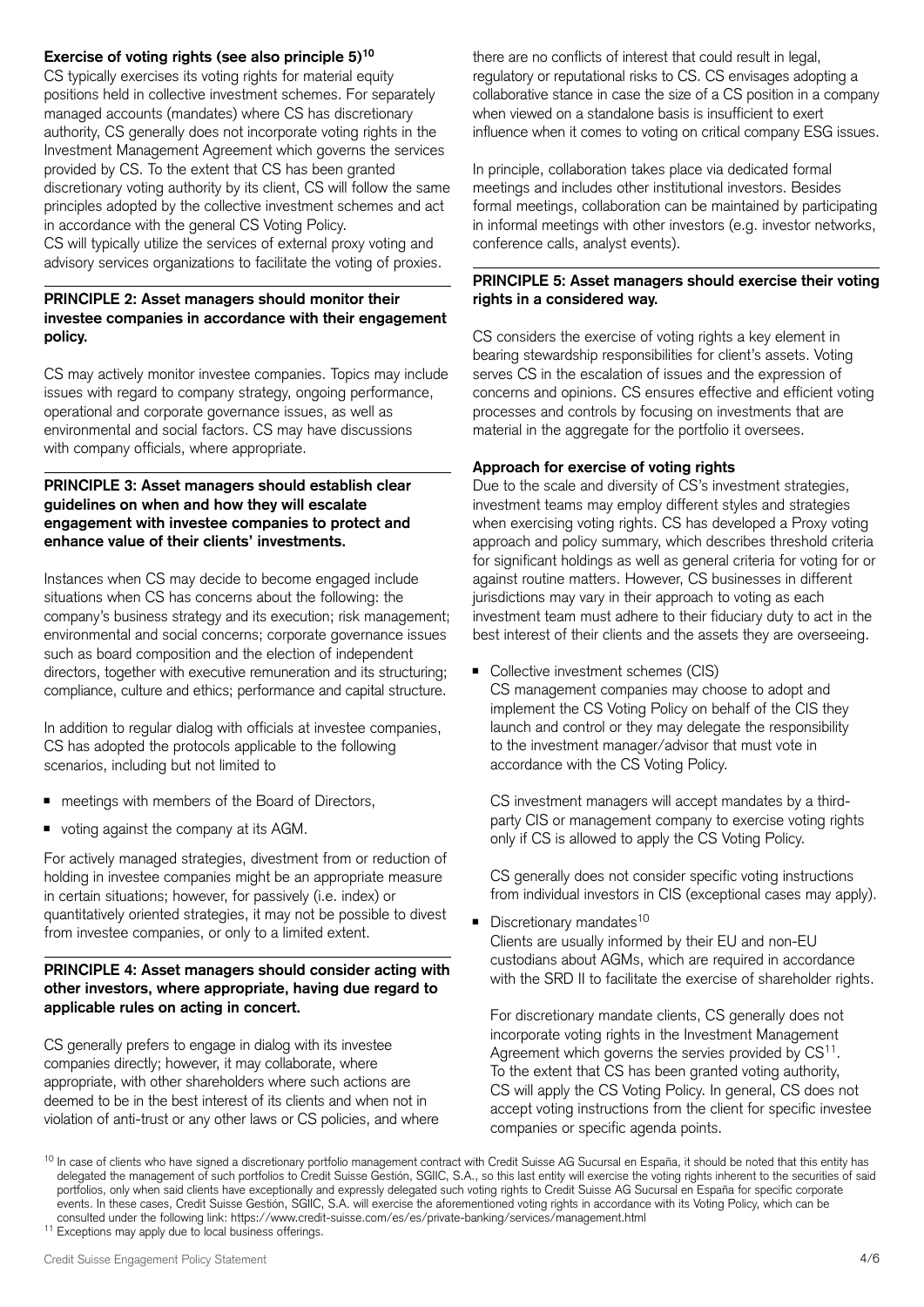Usually, CS does not attend the AGMs for all companies it is **PRINCIPLE 6: Asset managers should disclose the**  invested in, unless there are specific reasons to do so. However, If  $\frac{1}{2}$  is the contract of the contract of the contract of the contract of the contract of the contract of the contract of the contract of the contract of the contract of the contract of the contract of the contract attend post-AGM industry analyst discussions. For material investments, CS usually attends AGMs or arranges for representation at the AGMs through proxy advisors. Under normal circumstances, any holdings below the materiality threshold are considered immaterial, and CS will not be able to exert influence on certain matters put to the vote and the potential costs arising for investors might not be justifiable.

Credit Suisse seeks a unified view based on the CS Voting Policy; however, this may not be achieved in all instances. Accordingly, CS teams may vote independently of one another where appropriate. As a fiduciary manager, Credit Suisse must act in the best interest of its clients, who may have diverging interests.

#### **Usage of services of proxy advisors**

In order to facilitate well-grounded voting decisions, CS relies on several sources of information. To cover the extensive scope of investee companies, CS may utilize the services of external proxy advisors, where appropriate. Such proxy advisors adhere to the SRD II and will disclose the proxy voting results on an annual basis. The proxy advisors provide shareholder voting research and analysis services in addition to efficiently facilitating the delivery of voting decisions to companies. Vote recommendations of proxy advisors serve as one source, among others, within CS's decision-making process on voting topics and supplements CS's internal research.

CS does not delegate vote decisions to the proxy advisors but usually accepts the vote recommendations provided by the proxy advisors, which are based on the CS Voting Policy. CS evaluates all decisions in accordance with the CS Voting Policy.

#### **Conflicts of interest arising from the exercise of voting**  rights<sup>13</sup>

In the context of exercising voting rights, it is possible that CS could encounter actual or perceived conflicts of interest. CS has well-established policies and procedures in place to manage such conflicts of interest.

# **implementation and results of their engagement policy and EFAMA stewardship and voting activities.**

CSAM ESG discloses the voting results, how the engagement policy has been implemented, including a general description of voting behavior, an explanation of the most significant votes (e.g. if voting against a proposition) and information on the use of proxy voting advisors on their website.

Disclosure about our voting decisions will be provided after the respective AGM/EGM. More information and further documents can be found on the CSAM Active Ownership website: [https://](https://am.credit-suisse.com/ch/en/asset-management/insights/sustainable-investing/active-ownership.html) [am.credit-suisse.com/ch/en/asset-management/insights/](https://am.credit-suisse.com/ch/en/asset-management/insights/sustainable-investing/active-ownership.html) [sustainable-investing/active-ownership.html](https://am.credit-suisse.com/ch/en/asset-management/insights/sustainable-investing/active-ownership.html).

While CS will adopt a transparent approach in all aspects of its engagement policy activities, in certain circumstances, CS will refrain from making public disclosures where the availability of such information is considered not to be in clients' best interests.

<sup>&</sup>lt;sup>12</sup> Materiality thresholds for the exercise of voting rights are defined in the CS Voting Policy.<br><sup>13</sup> In case of Credit Suisse AG Sucursal en España, it would also apply point 6 of Credit Suisse Gestión, SGIIC, S.A. Voti following link: <https://www.credit-suisse.com/es/es/private-banking/services/management.html>